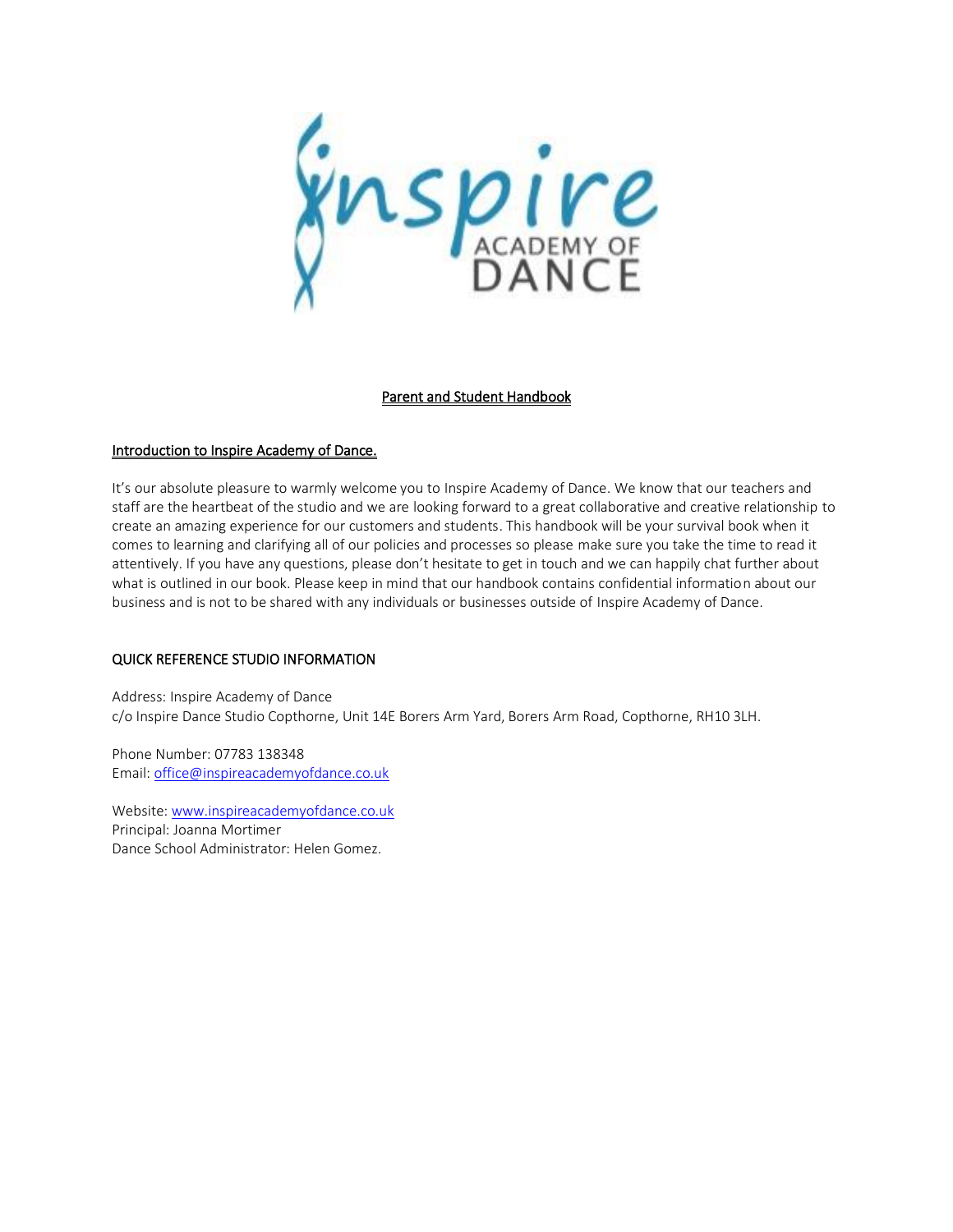### Dance School Manifesto and Objectives.

To start, it's important to us at Inspire Academy of Dance that all members share our vision, our purpose and the philosophy that encompasses everything we do both in and outside of our classes. This is a vision that is shared and demonstrated by the Principal, teachers and staff members at our dance school and it is the driving force behind every interaction with our students and their families.

Inspire Academy of Dance is a place where kids of all ages, shapes and sizes learn to dance, sing and perform. This is a dance school where creativity, individuality and self-expression is encouraged and has a community of teachers, students and families who are passionate about the performing arts. Our goal is to create a positive and happy experience for all of our students. We strive to nurture and develop talent, celebrate the achievements of all students and inspire a love and appreciation of all styles of dance.

We are committed to providing a safe and positive environment in which all students can feel empowered, comfortable and free to express themselves.

## INSPIRE OBJECTIVES AND VALUES.

Not every dancer will turn their love of the art form into a career, but every one of them will take the lessons they have learned in their training, choreography and performance to improve the quality of their life.

### Our objectives

- To understand each child as an individual.
- To nurture self-confidence.
- We want to facilitate the children with the best possible training alongside enjoying every class.
- To provide a happy and safe environment.
- To engage young minds with fun and creativity.
- To encourage the love of dance and watch our students flourish with confidence and to achieve the best they can possibly achieve alongside enjoying themselves.
- It is important to us to get to know every child as an individual and for the children to feel happy and comfortable in our presence.
- It is extremely important to us that we build a relationship with both our students and families, that we remember each child and they know us too,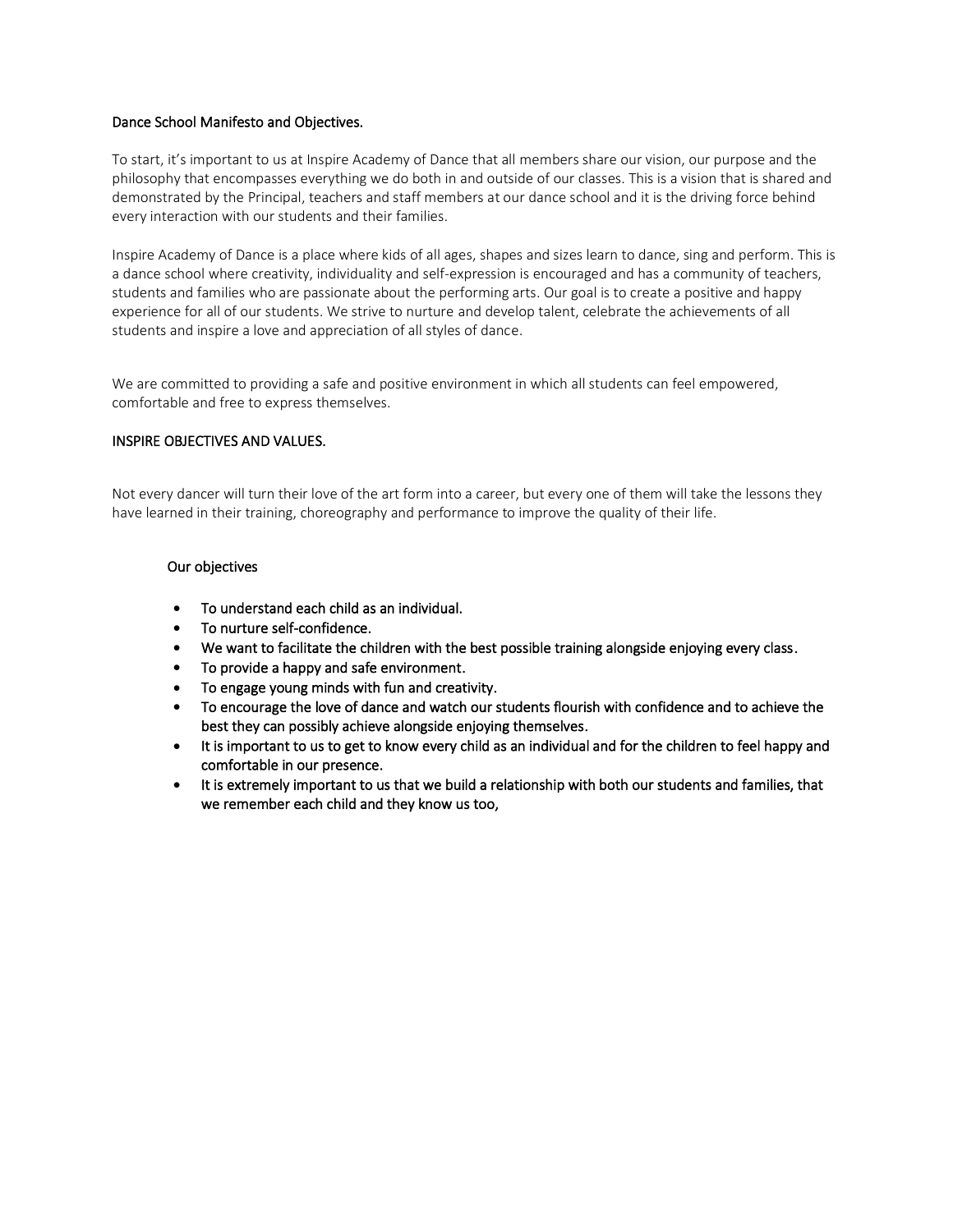### About Us.

Inspire Academy of Dance was founded in 2011 by Joanna Mortimer with only a few students. Since then the academy has grown to over 300 students in over 15 different schools and venues.

We have a large team of teachers who are all fantastic and work extremely hard to ensure all our students the best possible training.

All our ballet, tap and modern classes follow the ISTD dance examination structure which aims to build progressively, ensuring that steps and skills learned at lower levels prepare for more complex movements as our student's progress. The Imperial Society of Teachers of Dancing (ISTD) is one of the worlds leading dance examination boards.

Alongside our regular dance classes, we also offer holiday schools and workshops which offer dance, singing, acting and craft on chosen weekends and in the holidays. We also run dance birthday parties and we regularly perform at local dance events and productions.

Inspire Academy of Dance run a bi-annual dance show every two years at The Hawth Theatre, in Crawley. It is a chance for our dancers to put their love for dance and skills to the stage.

#### **Communication**

By now you have probably noticed that we are BIG on communication here at Inspire Academy of Dance. It is our promise to respond to all enquiries within 24-hours and we will never leave a query unanswered.

Our friendly office staff can be contacted on 07783 138348 between 9.30am – 2.30pm Monday, Wednesday and Thursday.

For convenience, our primary means of communication is via email. You will receive regular newsletters and important information via email, so please ensure you have provided the studio with an up-to-date email address that is regularly checked.

#### Main Contact Details:

Office Email [: office@inspireacademyofdance.co.uk](mailto:office@inspireacademyofdance.co.uk) Dance School Principal Email: [jo@inspireacademyofdance.co.uk](mailto:jo@inspireacademyofdance.co.uk)

Facebook is a great way for us to keep in touch with all of our members at once.

Please follow us on Facebook: <https://www.facebook.com/InspireAcademyofDanceUK/> .

You may also be interested in joining our Dance School closed Facebook group at <https://www.facebook.com/groups/358338141632171/> where our dance families interact and receive information regularly.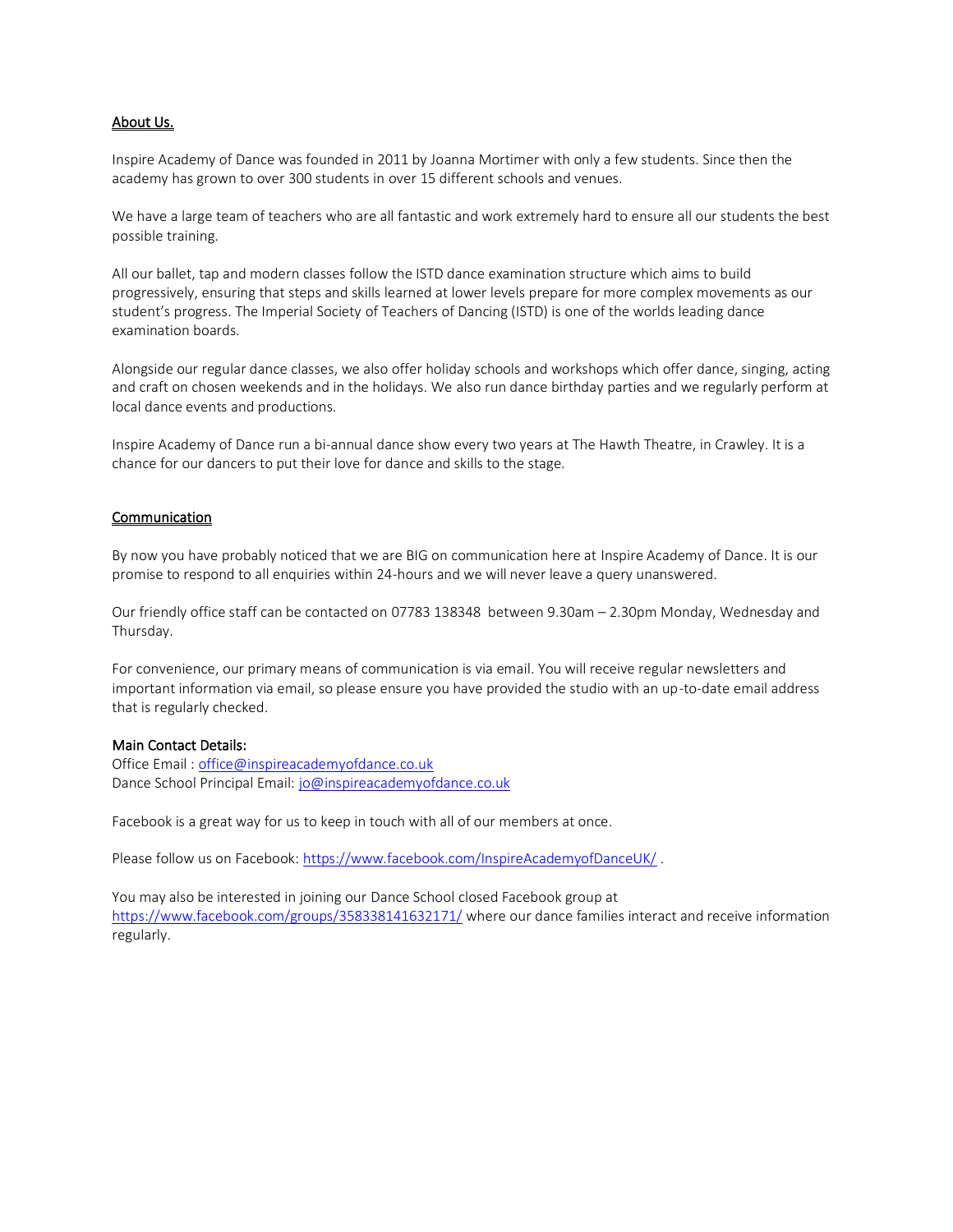### Terms and Conditions

These terms and conditions are put in place to ensure that the dance schools can be run as smoothly and efficiently as possible. Please take a moment to read the terms and conditions and keep them for your records. If you have any questions about anything stated below, please contact the dance school. You will have had the option to read this online as well and signed for it electronically. This is just for your reference.

### Fees

Fees must be paid by the first week of every term. You will be billed accordingly at the end of each term. Invoices will be sent via email. We accept payment by BACS transfer or GoCardless, which is our preferred method of payment. We no longer accept cheque payments.

Bank details for fees are: Please reference your son/daughters full name when paying your fees. Account Name: Inspire Academy of Dance

Account Number: 41434896 Sort code: 40-24-37

## Joining fee

On your first invoice you will be required to pay a £15.00 joining fee. This will include your dance school t-shirt which will either be given to you in class or posted.

### Notice

Half a terms notice is required if a student wishes not wish to continue attending our dance classes. A half terms fees will be charged if you do not inform us that you wish to leave the dance school with adequate notice.

#### Discounts and offers

Inspire Academy of Dance offer a 10% discount of additional classes and siblings. The first class would be full price and then any subsequent classes would be discounted. All offers that the dance school promote are subject to availability and specific terms and conditions will apply.

#### Absence

We regret that refunds and deductions to fees will not be given due to the odd class being missed or holidays and illness. Only under extreme circumstances would this be considered.

#### Examinations

Ballet, Modern and Tap examinations are all taken with the ISTD (The Imperial Society of Teachers of Dancing). It is not compulsory for your child to take exams if they do not wish to. We feel that dance is to be enjoyed and if this is affected by exams then the decision can be made not to participate in exams.

#### Mobile Phones

Mobile phones should be turned off or switched on silent when in class.

## **Disabilities**

Please inform us when joining the dance school if your child has any disabilities or illnesses that you feel we should be aware of. This is to ensure safe and effective teaching.

#### **Contact**

From time to time we may want to advertise new classes and events, which we will send you via email. We also send our school newsletters via email, which we feel, is efficient and environmentally friendly. Please check our GDPR policy if needed.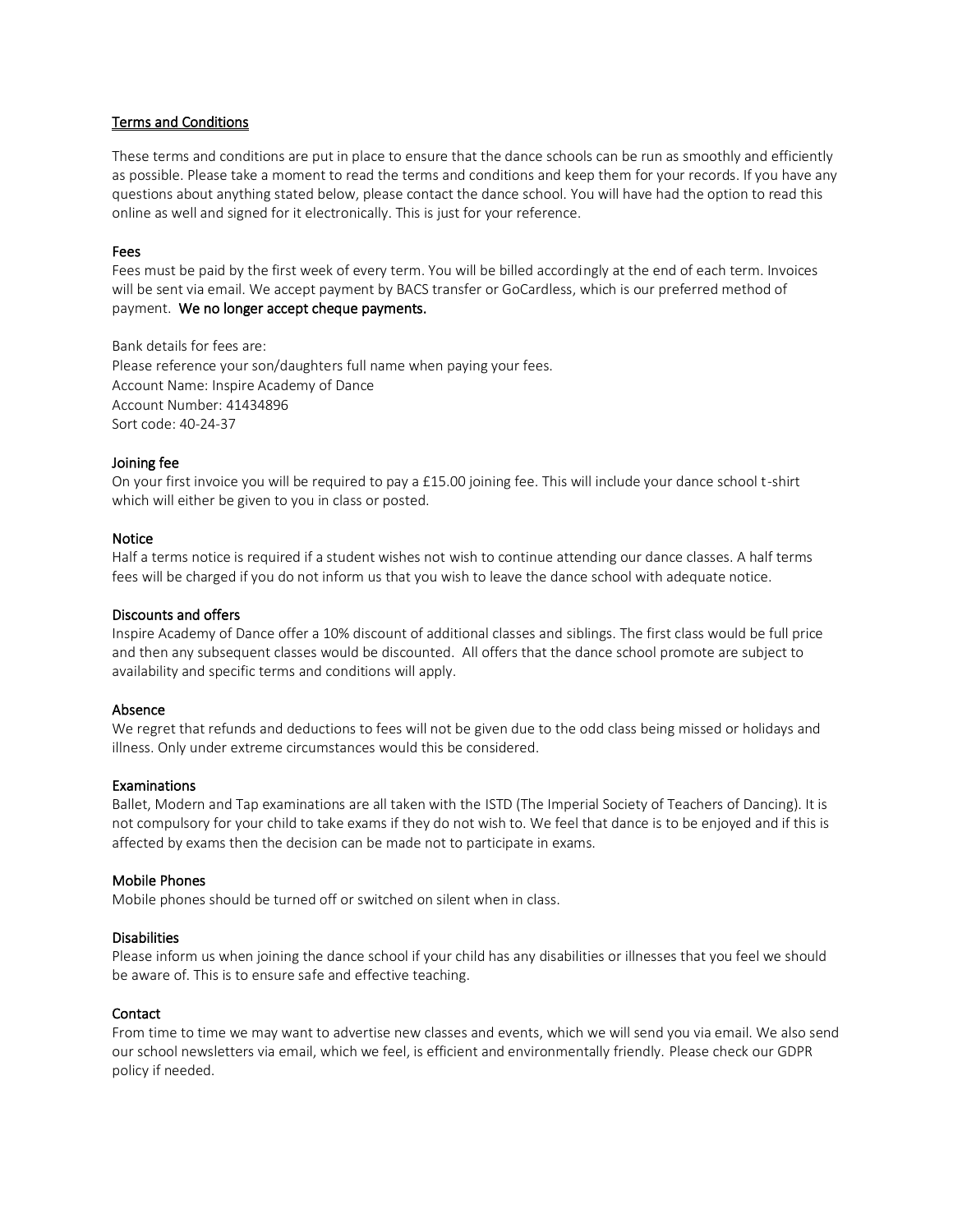### Uniform

Uniform is available to purchase through our very own online dance shop. Once purchased, uniform should be worn at all times and specific to the dance genre your child is attending. 'Inspire Academy of Dance' logo merchandise can also be purchased from our website. Orders for our logo uniform are only down once every half term.

### Hair/Jewellery

Please ensure hair is off the face and back for class. Other arrangements will be made for show and exams. Hair must be, where possible, in a ballet bun for all our ballet classes. Due to health and safely it is required that students do not wear any jewellery other than stud earrings.

#### Behaviour

Inspire Academy of Dance, will not tolerate bad behaviour and students must have a mutual respect for other students and their teachers. Dancing is to be enjoyed and we hope to provide a fun environment for them. The dance school has the right to ask for a pupil to be removed from the class or school.

#### Punctuality/Attendance

Please ensure your child arrives on time for class in the correct attire. If there is continuous absence to class, we may have to withdraw your child from class.

### Shows

Students may be required to purchase costumes for the schools show or other such events. You will be informed of this in plenty of notice and e will try our best to keep costume prices to a minimum.

#### Cancelled Classes

If we have to cancel classes for any reason, a text message will be sent to all the parents or carers of the classes. We will then follow up this up with an email to confirm the reasons for the cancellation (staff illness, issue with the venue) and also confirmation whether the class will be rescheduled and when this would be or if we will be issuing a credit for the following term.

In a case where cancellations are out of our hands (weather issues or like the recent COVID-19 pandemic) credits or rescheduled classes may not always be possible but Inspire Academy of Dance will endeavour where possible to offer one of these two solutions.

## Confidentially

All personal information given to the school will remain completely confidential and only viewed by the owner and admin staff of the dance school.

## Photography

When signing our enrolment form, you are asked if you give permission for your child to have their photo taken for marketing and advertising reasons. Our bi-annual dance show is also filmed and photographed. We really hope that you can agree to this but if for some reason you do not, please ensure you mark that you do not wish for us to take photos. Every student that takes part in our shows, however will be filmed.

#### Our teachers

All of our teachers have their own insurance, DBS checks and correct experience and teaching qualifications to teach your child's chosen classes.

When signing our enrolment form online you are agreeing to all of the above unless we are informed otherwise and then this will be discussed. It is really important that you understand that the dance school require half a terms notice if you wish to leave, that fees are due by the end of the first week of term and that photography may be taken within classes and productions.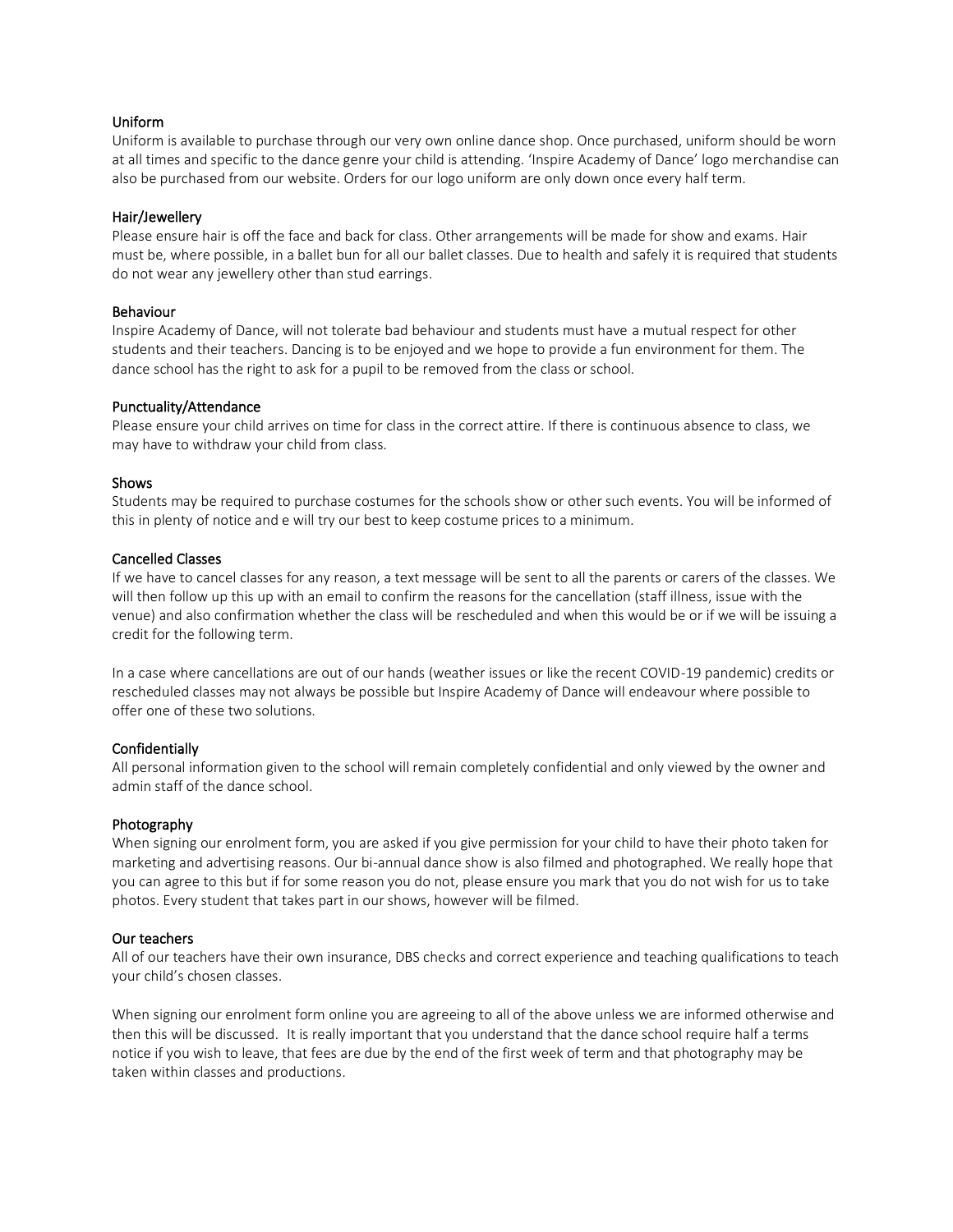## Inspire Academy of Dance Privacy and Data Policy

Inspire Academy of Dance are committed to protecting your privacy and security. To comply with the approved data protection regulation (GDPR), which comes into effect on 25th May 2018, the dance school, as a data controller, has a legal responsibility to ensure we are putting these regulations into practice. The dance school requires personal data from all our families on enrolment and therefore, we need to ensure your data is processed lawfully, fairly and in a transparent manner in relation to individuals. We need to ensure also that the data we are collecting are for specified, explicit and legitimate purposed and not further processed. Inspire Academy of Dance ARE registered with the ICO (Information Commissioners Office).

This policy will ensure you are aware of what we do with your data from enrolment through to termination.

## How does Inspire Academy of Dance collect your information?

### • TRIAL SESSIONS

Inspire Academy of Dance will initially take a name and phone number from you if you wish to trial any of our classes. We ask for this information so that we can contact you between your first contact and trial session with any necessary information you may need to know. By providing this information you are allowing us to contact you about your trial session before and after. This information is then deleted at the end of the academic term that the trial was booked in. You can opt out of this by just letting us know when this information is initially provided. Your details are not shared with any third party contacts.

### • ONLINE CONTACT

By contacting us via our online web form or Facebook Messenger, you are giving permission to be contacted by the dance school. We will not share your details.

#### **REGISTRATION**

Our online registration form will ask you for personal details; your child's full name, parent/guardian's full name, email address, home postal address, contact number and also any medical information that we may need to be aware of. Your data, through our online form (google docs), is compliant with GDPR. This is then transferred onto our database system, which allows us to run the dance school efficiently.

#### Who has access to your information?

Your personal data will be processed and managed cautiously and sensitively by the dance school owner and administration assistant. Once your information has been processed, your child's class teacher can access information via a password on our online registers. This purpose is to monitor attendance and allow contact in an emergency.

## How does Inspire Academy of Dance use your information?

Inspire Academy of Dance will email you with any details about the dance school. This will include dance school newsletters, show information, exam information and any other aspect of the dance school. You will be emailed and texted if there are any last minute issues such as cancelations or reminders.

#### How long is your data is stored for?

Your data is stored for the duration that your child dances with our dance school. Once you have terminated we may keep your data on our database as an inactive student for up to two years. You will however, not be contacted.

## Third party sharing

Inspire Academy of Dance from time to time will do events where your child's data will need to be shared for example our examinations and shows.

#### **Security**